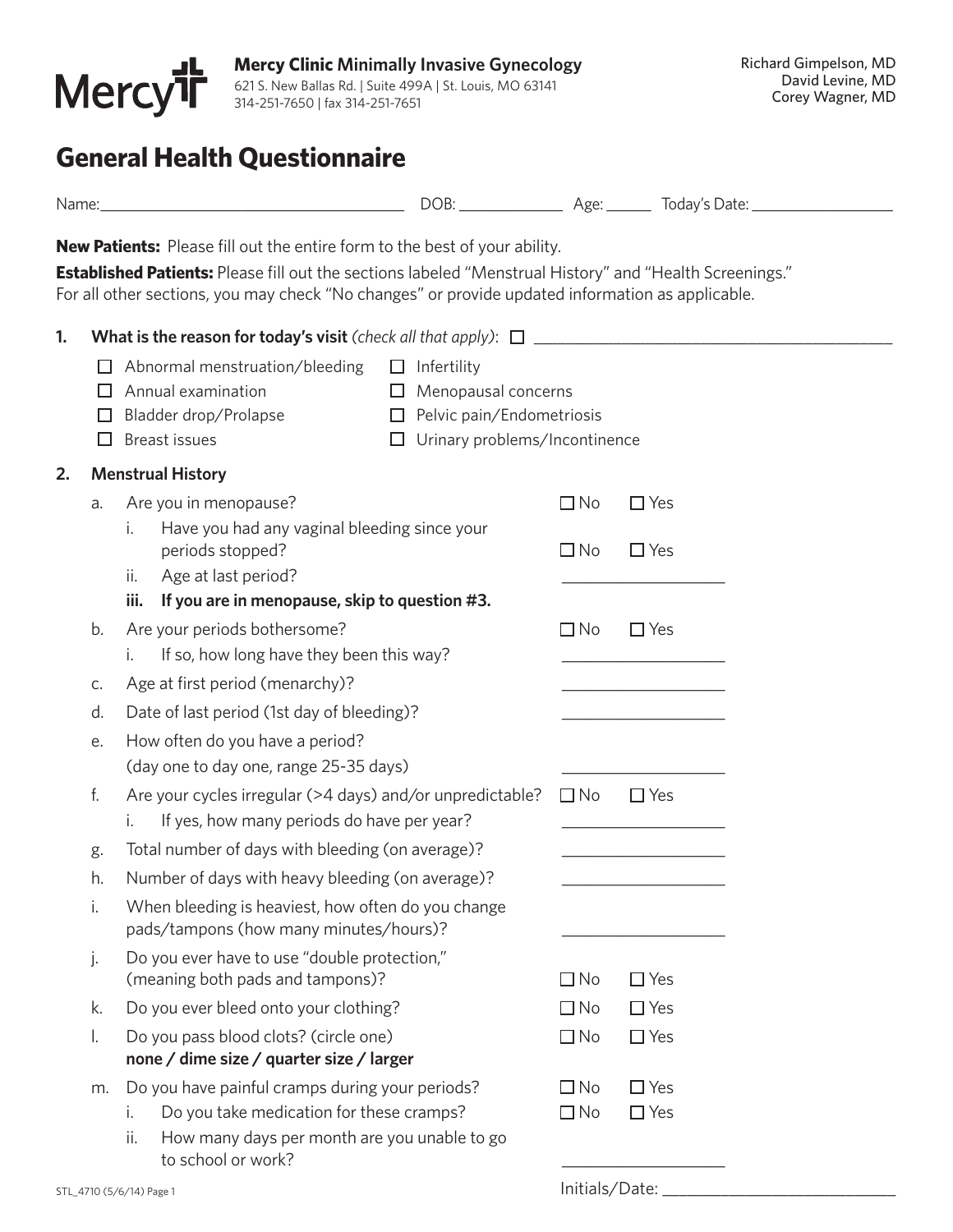# **3. Health Screenings**

| Test                 | Date | Result | Ever had an Abnormal? When? |
|----------------------|------|--------|-----------------------------|
| Pap Smear            |      |        |                             |
| Mammogram            |      |        |                             |
| <b>STD</b> screening |      |        |                             |
| Colonoscopy          |      |        |                             |
| Bone density test    |      |        |                             |

# **4. Healthcare Team No Changes No Changes**

- a. Who referred you here?
- b. Who is your Primary Care Physician?
- c. Who is your General Gynecologist?
- d. List any other doctors you see (such as cardiologist or endocrinologist)

**5. Allergies** No Known Allergies ■ No Changes **Medication Name Reaction Medication Name Reaction**

 $\mathcal{L}_\text{max}$  and  $\mathcal{L}_\text{max}$  and  $\mathcal{L}_\text{max}$  and  $\mathcal{L}_\text{max}$  and  $\mathcal{L}_\text{max}$ 

| <b>6.</b> Current Medications | $\Box$ No Medications |             | $\Box$ No Changes |                 |
|-------------------------------|-----------------------|-------------|-------------------|-----------------|
| <b>Name of Medication</b>     |                       | <b>Dose</b> |                   | How often taken |
|                               |                       |             |                   |                 |
|                               |                       |             |                   |                 |
|                               |                       |             |                   |                 |
|                               |                       |             |                   |                 |
|                               |                       |             |                   |                 |

# **7. Obstetrical History** Please list all pregnancies in order  $\Box$  No Changes

| Year | <b>Gestational Age</b><br>(weeks) | <b>Birth</b><br>Weight | <b>Delivery Type</b><br>(vaginal, C-section,<br>forceps, miscarriage) | <b>Complications</b><br>(vaginal laceration/tear/4th degree<br>episiotomy/hemorrhage/meds for bleeding) |
|------|-----------------------------------|------------------------|-----------------------------------------------------------------------|---------------------------------------------------------------------------------------------------------|
|      |                                   |                        |                                                                       |                                                                                                         |
|      |                                   |                        |                                                                       |                                                                                                         |
|      |                                   |                        |                                                                       |                                                                                                         |
|      |                                   |                        |                                                                       |                                                                                                         |
|      |                                   |                        |                                                                       |                                                                                                         |
|      |                                   |                        |                                                                       |                                                                                                         |

## **8.** Gynecologic History

|  | ∐ No Changes |
|--|--------------|
|  |              |

- a. Have you ever been told you have HPV?  $\Box$  No  $\Box$  Yes
- -
- b. Have you ever had a sexually transmitted infection?  $\Box$  No  $\Box$  Yes i. If yes: HIV / Syphilis / Hepatitis / Herpes / Chlamydia / Gonorrhea

c. Have you ever had Pelvic Inflammatory Disease (PID)?  $\Box$  No  $\Box$  Yes

STL\_4710 (5/6/14) Page 2 Initials/Date: \_\_\_\_\_\_\_\_\_\_\_\_\_\_\_\_\_\_\_\_\_\_\_\_\_\_\_\_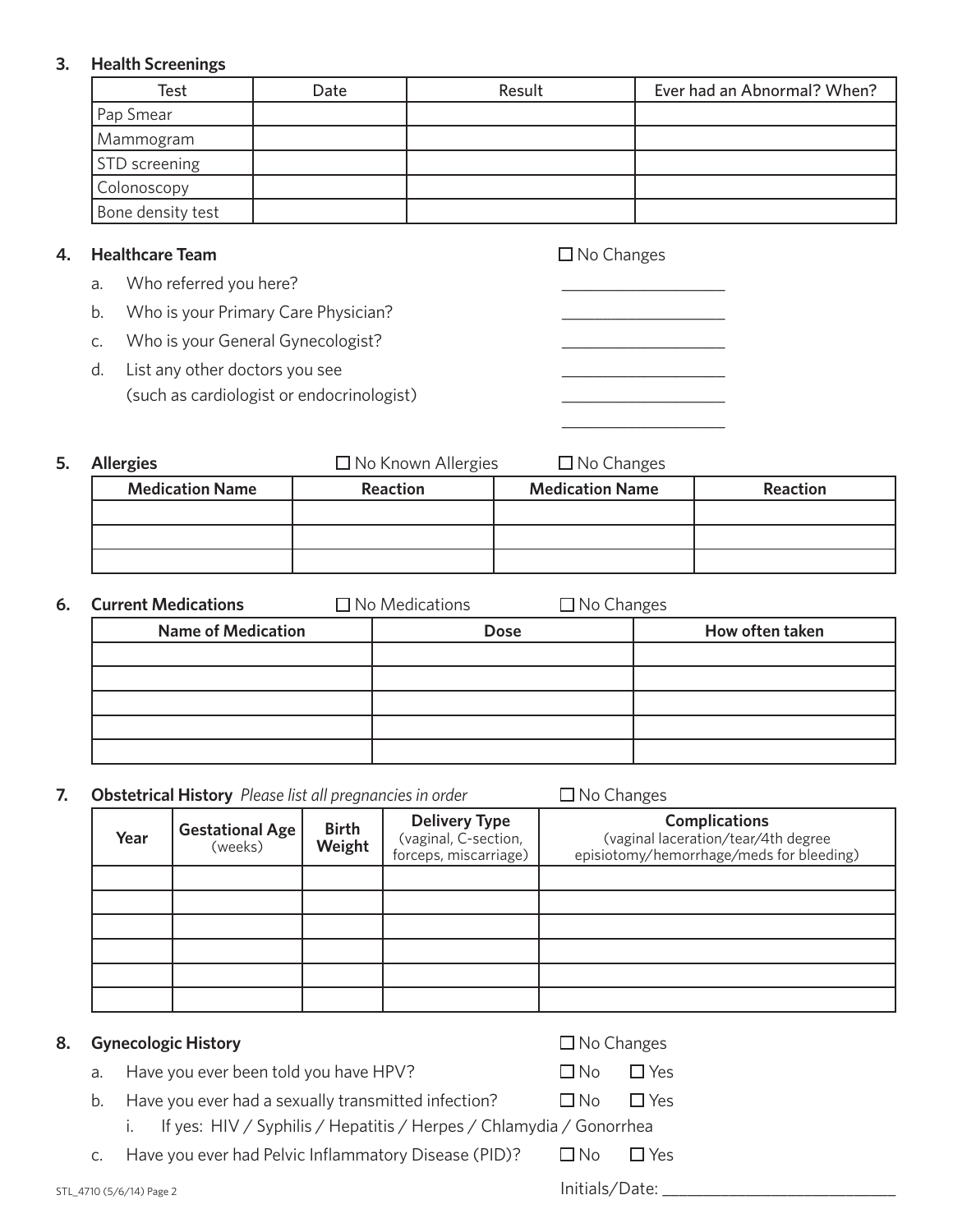- **9. Sexual History**  $\Box$  Never sexual (skip to #10)  $\Box$  No Changes
	- a. Have you had any new sexual partners (past year)?  $\Box$  No  $\Box$  Yes
	- b. Are you currently abstaining from sexual activity?  $\Box$  No  $\Box$  Yes
		- i. If yes, list reason (pain, unable to, single, etc.)
	- c. How many total sexual partners have you had?

d. What do you use for contraception? (*Circle all that apply:* coital timing technique, condom, spermicide, oral contraceptive, vaginal ring, diaphragm, Depo Provera, Implanon/Nexplanon, IUD, tubal occlusion, vasectomy, hysterectomy) Other: \_\_\_\_\_\_\_\_\_\_\_\_\_\_\_\_\_\_\_\_\_\_\_\_\_\_\_\_\_\_\_\_\_\_\_\_\_\_\_\_\_\_\_\_\_\_\_\_\_\_\_\_\_\_\_\_\_\_\_\_\_\_\_\_\_\_\_\_\_\_\_\_\_\_\_\_\_\_\_\_\_\_\_\_\_\_\_\_

- e. Sexual preference: (circle) Men / Women / Both
- f. Victim of sexual abuse:  $\Box$  No  $\Box$  Yes

# **10. Medical History** *(check all that apply)*  $\Box$  No Problems  $\Box$  No Changes  $\Box$  Abnormal EKG  $\Box$  Diabetes Type II  $\Box$  Kidney Stones Anemia Diabetes Controlled Liver Disease/Hepatitis  $\Box$  Anesthetic Complications  $\Box$  DVT (blood clots)  $\Box$  Migraines  $\Box$  Anticoagulation (thin blood)  $\Box$  Emphysema  $\Box$  Neurologic Disorder  $\Box$  Arthritis  $\Box$  Epilepsy/Seizures  $\Box$  Obesity  $\Box$  Asthma  $\Box$  Fibromyalgia  $\Box$  Osteoporosis/Osteopenia  $\Box$  Atrial Fibrillation  $\Box$  Glaucoma  $\Box$  Pulmonary Embolus Anxiety/Depression *(circle)* Heart Attack (MI) Sickle Cell Disease/Trait  $\Box$  Bladder/Kidney Infections  $|\Box|$  Heart Burn/GERD  $|\Box|$  Stroke  $\Box$  Blood Disease  $\Box$  Heart Murmur  $\Box$  Thyroid Disease  $\Box$  Herniated Discs  $\Box$  Tuberculosis  $\Box$  Congenital Heart Disease  $\Box$  High Cholesterol  $\Box$  Ulcerative Colitis  $\Box$  Congestive Heart Failure  $|\Box|$  Hypertension  $|\Box|$  Von Willebrand's Disease  $\Box$  COPD  $\Box$  Interstitial Cystitis  $\Box$  $\Box$  Crohn's Disease  $\Box$  Irritable Bowel Syndrome  $\Box$  $\Box$  Diabetes Type I  $\Box$  Kidney Disease  $\Box$

List any other medical problems:

### **11. Surgical History** *(check all that apply and include year of surgery)*  $\Box$  No Surgeries  $\Box$  No Changes

| Acessa/Uterine Artery Embolization |        | Diagnostic Laparoscopy only |    | Mastectomy                        |
|------------------------------------|--------|-----------------------------|----|-----------------------------------|
| <b>Adhesions Removed</b>           |        | <b>Ectopic Pregnancy</b>    |    | Ovarian Cyst: left/right/both     |
| Appendectomy                       |        | Endometriosis Removed       |    | Ovary removed: left/right/both    |
| <b>Back Surgery</b>                |        | Essure/Adiana               |    | Pelvic Reconstruction (no mesh)   |
| <b>Breast Augmentation</b>         |        | Fecal Incontinence          |    | Pelvic Reconstruction with mesh   |
| Bladder                            |        | Fibroids Removed            |    | Tonsillectomy                     |
| <b>Breast Reduction</b>            |        | Gallbladder Removed         |    | <b>Tubal Ligation</b>             |
| <b>Bowel</b>                       |        | Heart Surgery/Stents        |    | Tubes Removed L/R/Both            |
| C-section: How many? #             |        | Hernia Repair               | LΙ | Urinary Incontinence              |
| <b>Cervical Biopsy</b>             |        | Hysteroscopy: #             | Ш  | Uterine Ablation - type? (circle) |
| <b>Cervical Cerclage</b>           | П      | Hysterectomy: Abdominal/    |    | Cyro/HTA/NovaSure/                |
| Cervical Conization/LEEP           |        | Laparoscopic/Vag/Robotic    |    | Resection/ThermaChoice            |
| D&C: How many? #                   | $\Box$ | <b>IVF</b>                  | u  |                                   |
| Diagnostic Hysteroscopy            |        | Laparoscopy: #              |    |                                   |

List any other surgical procedures: \_\_\_\_\_\_\_\_\_\_\_\_\_\_\_\_\_\_\_\_\_\_\_\_\_\_\_\_\_\_\_\_\_\_\_\_\_\_\_\_\_\_\_\_\_\_\_\_\_\_\_\_\_\_\_\_\_\_\_\_\_\_\_\_\_\_\_

| - - - - -<br>$\sim$<br>$\sim$<br>$\sim$ |
|-----------------------------------------|
| $\sim$                                  |

 $STL_4$ 710 (5/6/14) Page 3  $\blacksquare$